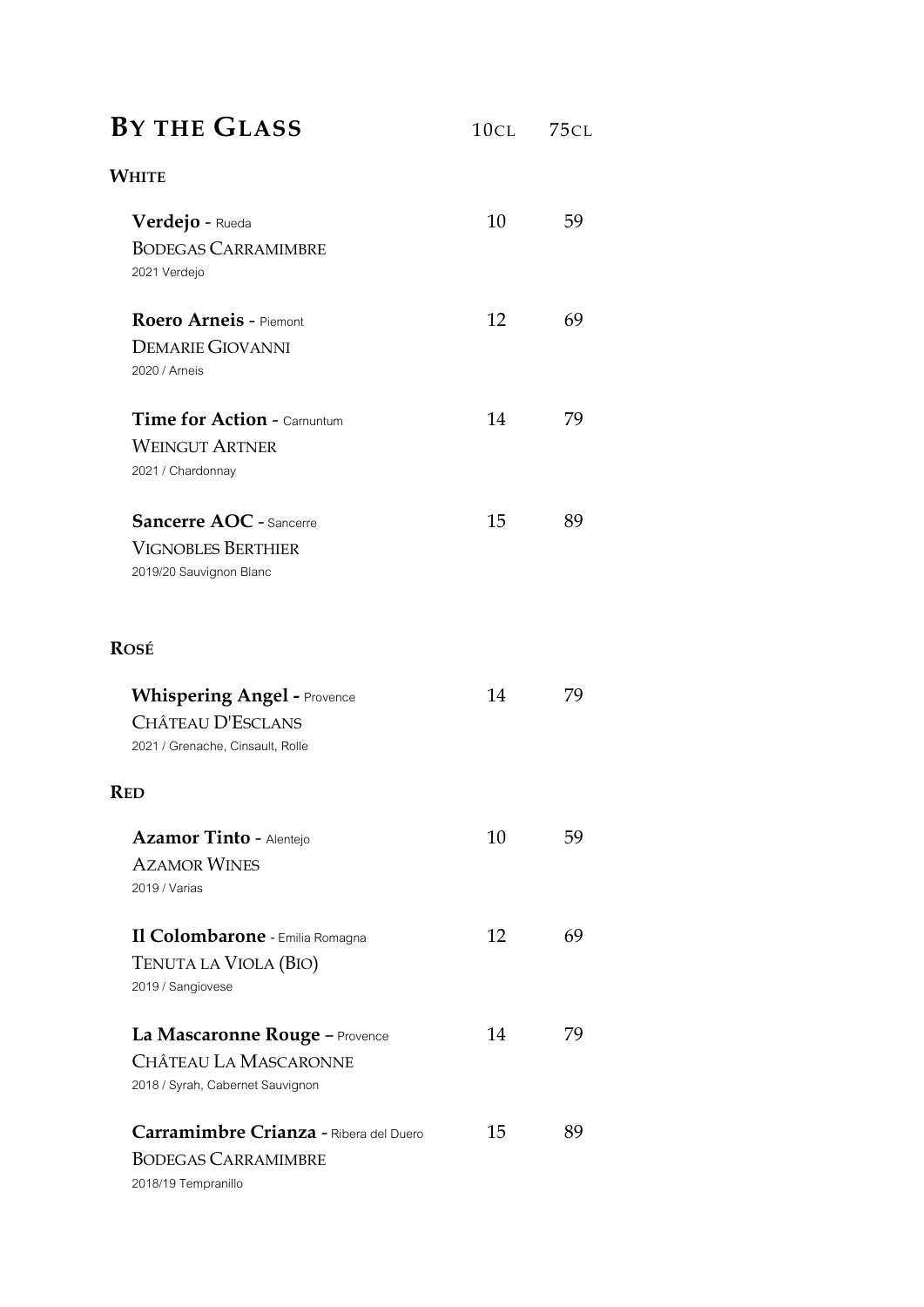| <b>CHAMPAGNE</b>                                                          | 10CL | 75cl | <b>150CL</b> |
|---------------------------------------------------------------------------|------|------|--------------|
| 'R' de Ruinart<br>Chardonnay, Pinot Noir                                  | 20   | 150  |              |
| Ruinart blanc de blancs<br>Chardonnay                                     |      | 180  | 390          |
| Ruinart rosé<br>Pinot Noir, Chardonnay                                    |      | 190  | 410          |
| Moët & Chandon Ice Impérial<br>Pinot Noir, Chardonnay, Pinot Meunier      |      | 150  |              |
| Moët & Chandon Ice Impérial Rosé<br>Pinot Noir, Pinot Meunier, Chardonnay |      | 170  |              |
| Dom Pérignon Vintage<br>Pinot Noir, Chardonnay                            |      | 390  | 990          |
| Dom Pérignon Vintage Rosé<br>Pinot Noir, Chardonnay                       |      | 660  | 1990         |
| <b>Armand de Brignac Gold</b><br>Chardonnay, Pinot Menieur, Pinot Noir    |      | 790  | 1900         |
| <b>Armand de Brignac Rosé</b><br>Chardonnay, Pinot Menieur, Pinot Noir    |      | 1390 | 2900         |
| <b>Roederer Cristal Brut</b><br>Pinot Noir, Chardonnay                    |      | 470  | 1500         |
| <b>Roederer Cristal Rosé</b><br>Pinot Noir, Chardonnay                    |      | 1300 | 3300         |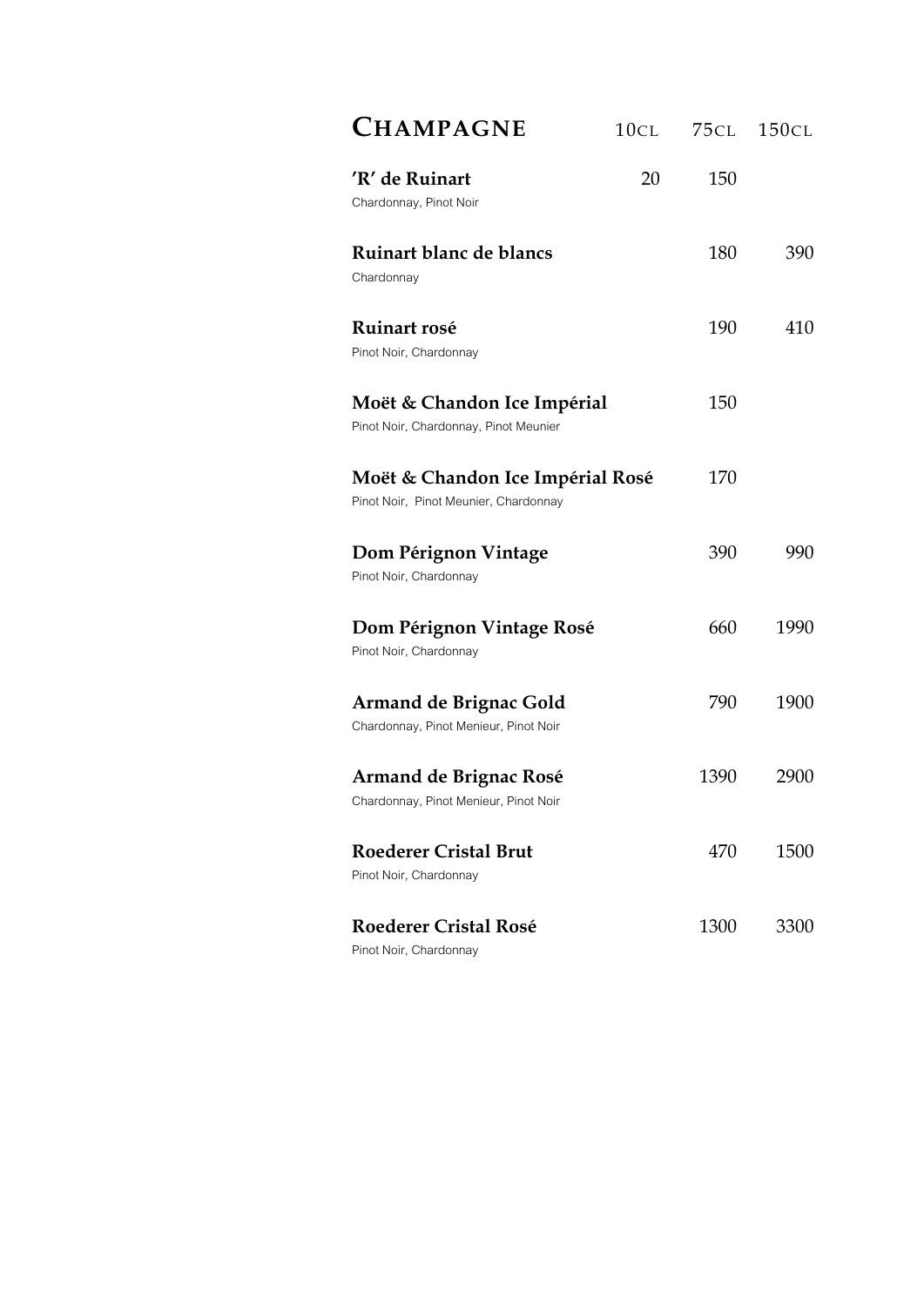# **BOTTLES OF WHITE** 75CL

### **SWITZERLAND**

| Epesses Clos du Boux - Lavaux      | 2020    | 79  |
|------------------------------------|---------|-----|
| <b>LUC MASSY</b>                   |         |     |
| Chasselas                          |         |     |
| <b>Pinot Gris - Uetikon am See</b> | 2019    | 98  |
| <b>ERICH MEIER</b>                 |         |     |
| Pinot Gris                         |         |     |
| <b>AUSTRIA</b>                     |         |     |
| <b>Ried Kirchberg - Carnuntum</b>  | 2020    | 60  |
| <b>ARTNER</b>                      |         |     |
| Grüner Veltliner                   |         |     |
| <b>Massive Attack - Carnuntum</b>  | 2020    | 93  |
| <b>ARTNER</b>                      |         |     |
| <b>MAGNUM</b><br>Chardonnay        | 2019    | 230 |
| <b>ITALY</b>                       |         |     |
| Lugana - Gardasee                  | 2021    | 59  |
| CA LOJERA TIRABOSCHI FRANCO        |         |     |
| Trebbiano di Lugana                |         |     |
| Bosco della Donna - Veneto         | 2021    | 69  |
| <b>BORGO STAJNBECH</b>             |         |     |
| Sauvignon Bianco                   |         |     |
| Pinot Grigio - Veneto              | 2020/21 | 66  |
| <b>BORGO STAJNBECH</b>             |         |     |
| Pinot Grigio                       |         |     |
| <b>Roero Arneis - Piemont</b>      | 2020    | 69  |
| <b>DEMARIE GIOVANNI</b>            |         |     |
| Arneis                             |         |     |
| <b>Where Dreams - Veneto</b>       | 2019    | 130 |
| <b>CANTINA JERMANN</b>             |         |     |
| Chardonnay                         |         |     |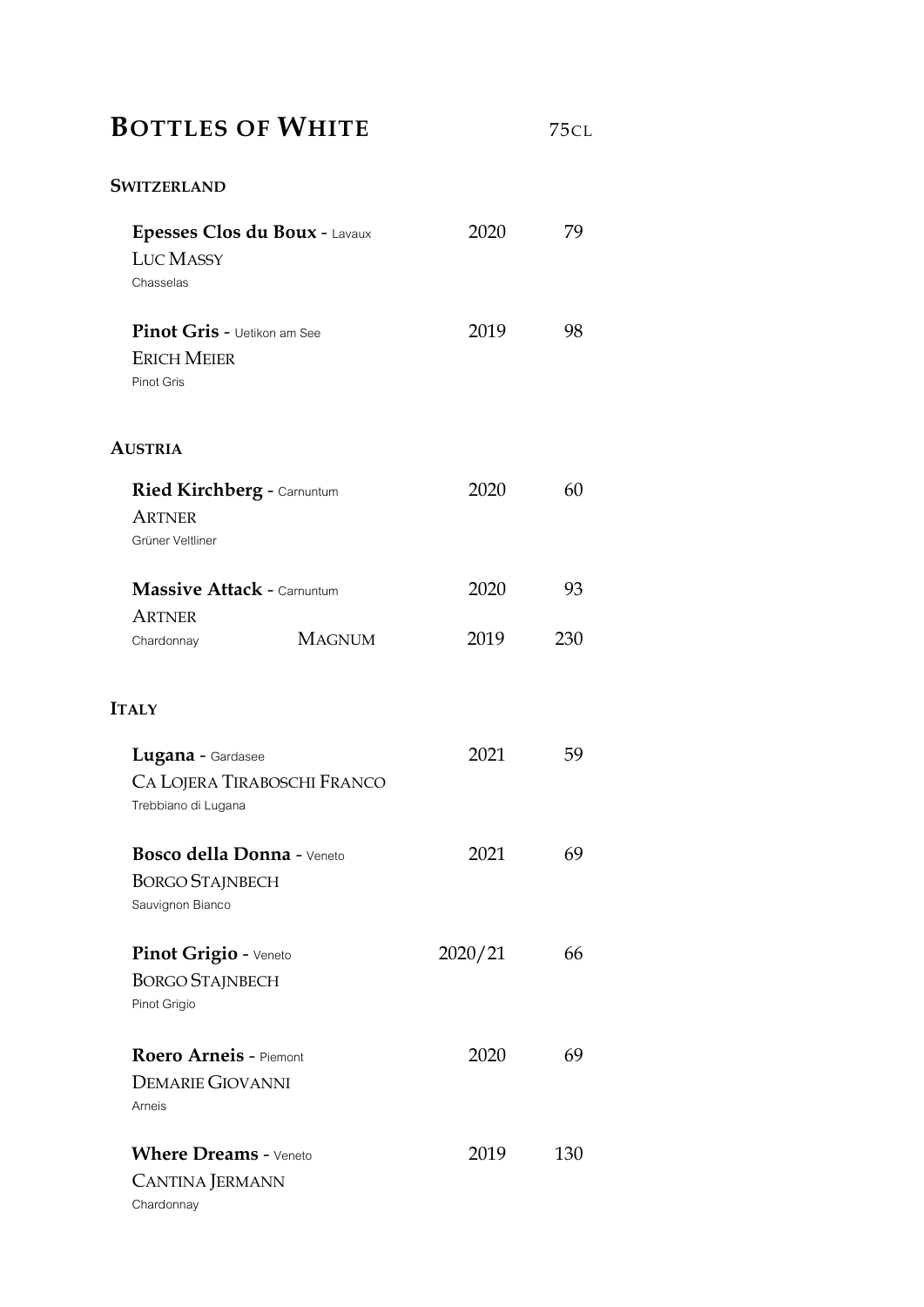## **BOTTLES OF WHITE** <sup>75</sup>CL

### **FRANCE**

| La Mascaronne - Provence<br>CHÂTEAU LA MASCARONNE<br>Vermentino, Semillon                                             | 2020         | 69         |
|-----------------------------------------------------------------------------------------------------------------------|--------------|------------|
| Chablis La Boissonneuse - Bourgogne<br><b>JULIEN BROCARD</b><br>Chardonnay                                            | 2020         | 99         |
| <b>Chablis Grand Cru - Bourgogne</b><br><b>JULIEN BROCARD</b><br>Chardonnay                                           | 2019         | 280        |
| <b>Sancerre AOC - Sancerre</b><br><b>VIGNOBLES BERTHIER</b><br>Sauvignon Blanc                                        | 2020         | 89         |
| Tabula Rasa - Côtes Catalanes<br><b>DOMAINE DES ENFANTS</b><br>Carignan blanc, Grenache blanc, Grenache gris, Macabeu | 2016         | 99         |
| <b>Bourgogne Blanc - Burgund</b><br><b>DOMAINE LEFLAIVE</b><br>Chardonnay                                             | 2018/19      | 189        |
| <b>Baron de L</b> $-$ Loire<br>DE LADOUCETTE AU CHÂTEAU DU NOZET<br><b>MAGNUM</b><br>Sauvignon Blanc                  | 2017<br>2017 | 195<br>420 |
| Château Smith-Haut-Lafitte - Bordeaux 2017/19<br>PESSAC-LÉOGNAN<br>Sauvignon Blanc, Sémillon, Sauvignon Gris          |              | 330        |
| <b>Puligny-Montrachet - Burgund</b><br><b>DOMAINE LEFLAIVE</b><br>Chardonnay                                          | 2018/19      | 490        |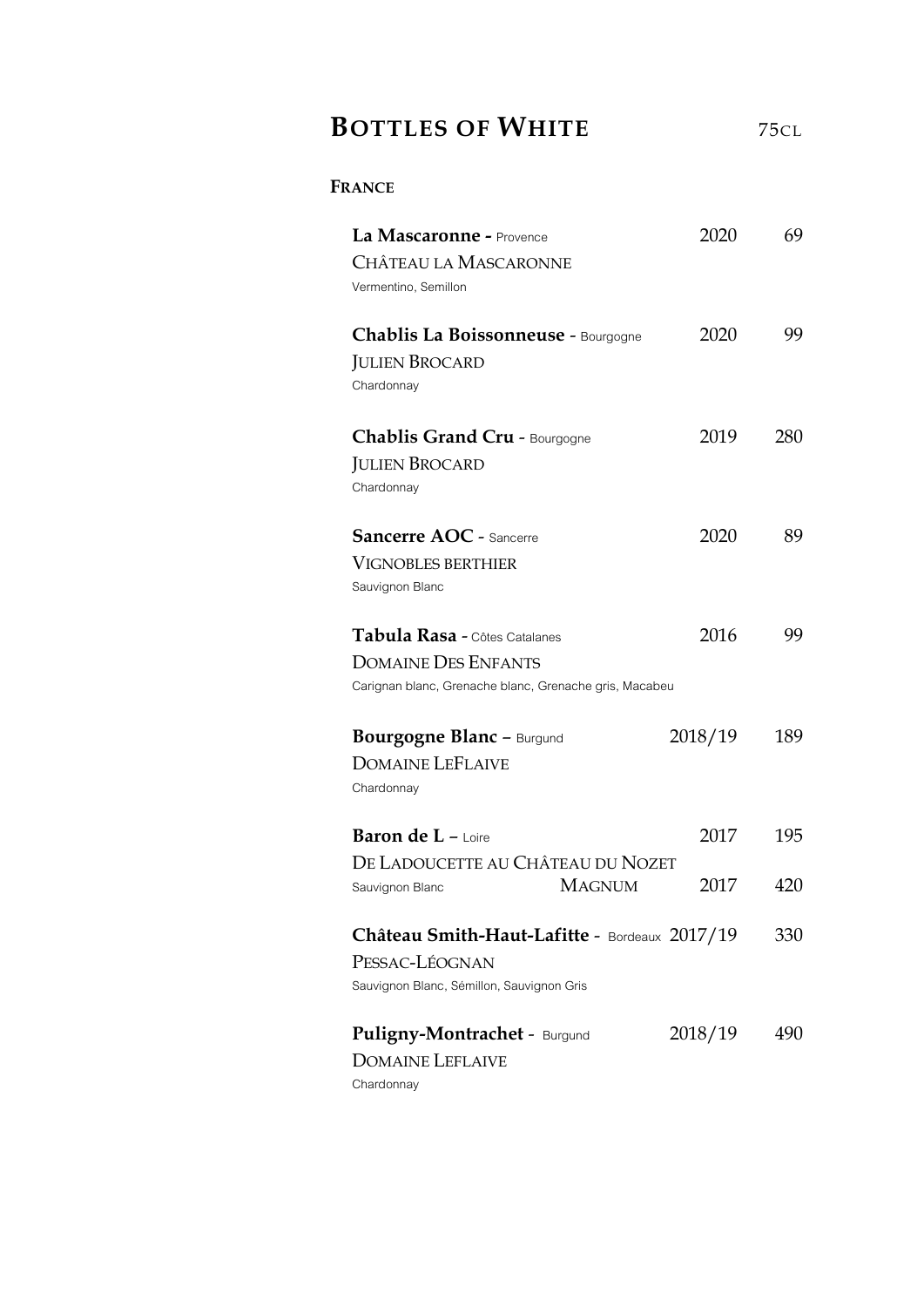#### **SPAIN**

| Castiñeira - Rias Baixas                | 2020 | 54 |
|-----------------------------------------|------|----|
| LAGAR DE PINTOS                         |      |    |
| Albariño                                |      |    |
| Verdejo - Rueda                         | 2021 | 59 |
| <b>BODEGAS CARRAMIMBRE</b>              |      |    |
| Verdejo                                 |      |    |
|                                         |      |    |
| <b>Remirez de Ganuza Blanco - Rioja</b> | 2017 | 96 |
| <b>REMIREZ DE GANUZA</b>                |      |    |
| Viura, Malvasia, Garnacha Blanca        |      |    |

# **BOTTLES OF ROSÉ** <sup>75</sup>CL

### **FRANCE**

| La Mascaronne - Provence           |               |      | 69  |
|------------------------------------|---------------|------|-----|
| Château la Mascaronne              |               |      |     |
| Syrah, Grenache, Cinsault          | <b>MAGNUM</b> | 2021 | 169 |
|                                    |               |      |     |
| <b>Whispering Angel - Provence</b> |               | 2021 | 79  |
| CHÂTEAU D'ESCLANS                  |               |      |     |
| Grenache, Cinsault, Rolle          | <b>MAGNUM</b> | 2019 | 129 |
|                                    | DOPPELMAGNUM  | 2019 | 240 |
|                                    |               |      |     |
| Domaine Ott - Provence             |               | 2020 | 99  |
| CHÂTEAU DE SELLE                   |               |      |     |
| Grenache, Cinsault, Mourvèdre      | <b>MAGNUM</b> |      | 199 |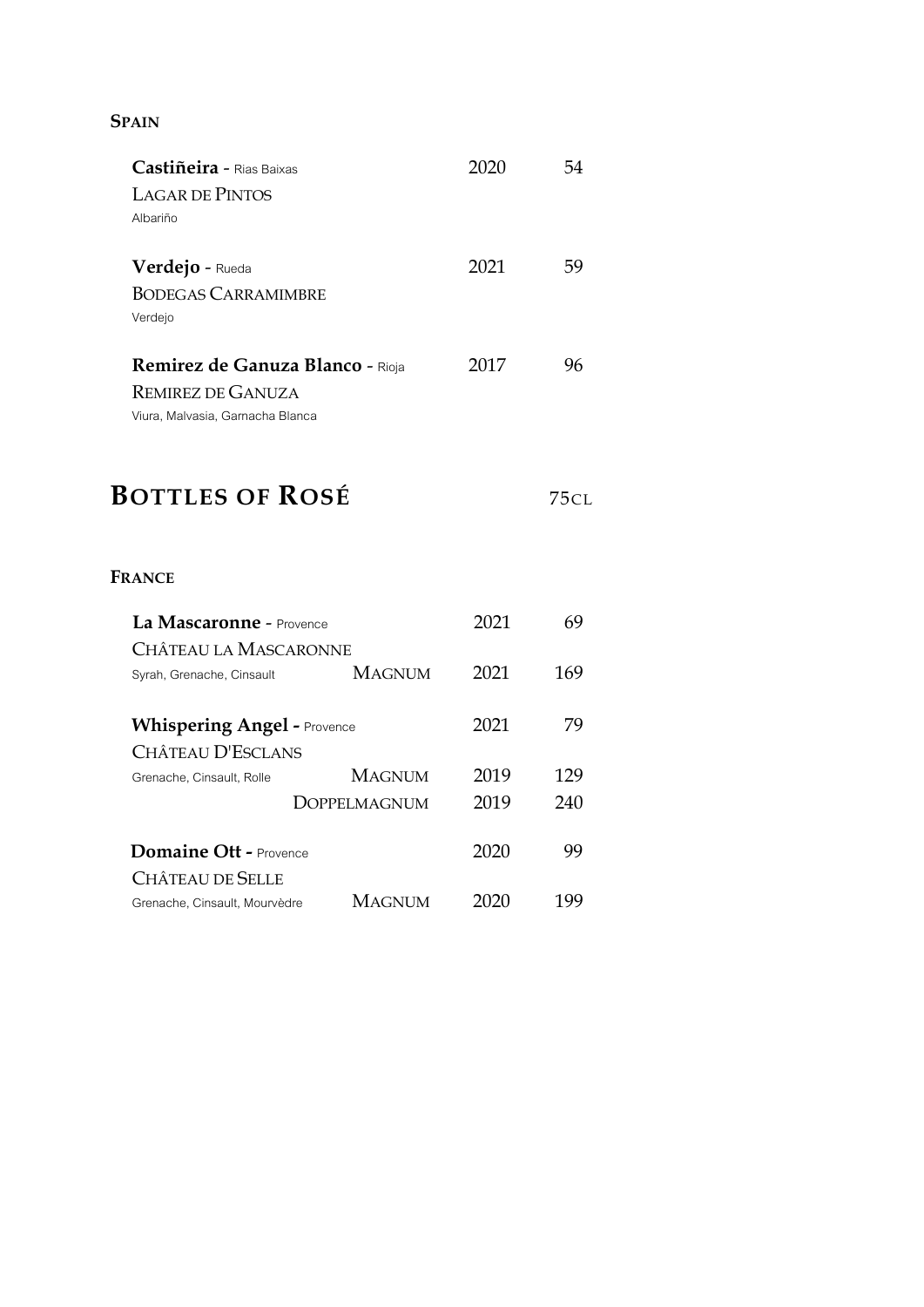### **BOTTLES OF RED** 75CL

#### **SWITZERLAND**

| Pinot Noir - Bündner Herrschaft<br><b>ADANK</b><br>Pinot Noir                              |               | 2020    | 72  |
|--------------------------------------------------------------------------------------------|---------------|---------|-----|
| Pinot Noir - Bündner Herrschaft<br><b>STUDACH</b><br>Pinot Noir                            |               | 2017    | 199 |
| Platinum - Merlot di Ticino<br><b>GUIDO BRIVIO</b><br>Merlot                               |               | 2013/19 | 220 |
| <b>AUSTRIA</b>                                                                             |               |         |     |
| Cuvée Barrique - Carnuntum<br><b>ARTNER</b><br>Zweigelt, Cabernet Sauvignon, Blaufränkisch |               | 2018    | 59  |
| <b>Massive Attack - Carnuntum</b>                                                          |               | 2017    | 179 |
| <b>ARTNER</b><br>Zweigelt, Syrah, Merlot                                                   | <b>MAGNUM</b> | 2007/17 | 420 |
| <b>ITALY</b>                                                                               |               |         |     |
| Il Colombarone - Emilia Romagna<br>TENUTA LA VIOLA (BIO)<br>Sangiovese                     |               | 2019    | 69  |
| Tavros - Apulien<br>LA BOLLINA<br>Primitivo                                                |               | 2018    | 69  |
| Soffumbergo - Venezia<br>PAOLO COMELLI<br>Cabernet Sauvignon, Merlot, Refosco              |               | 2016    | 78  |
| <b>Ornellaia</b> - Bolgheri<br>TENUTA DELL' ORNELLAIA                                      |               | 2012/13 | 510 |

Cabernet Sauvignon, Merlot, Petit Verdot, Cabernet Franc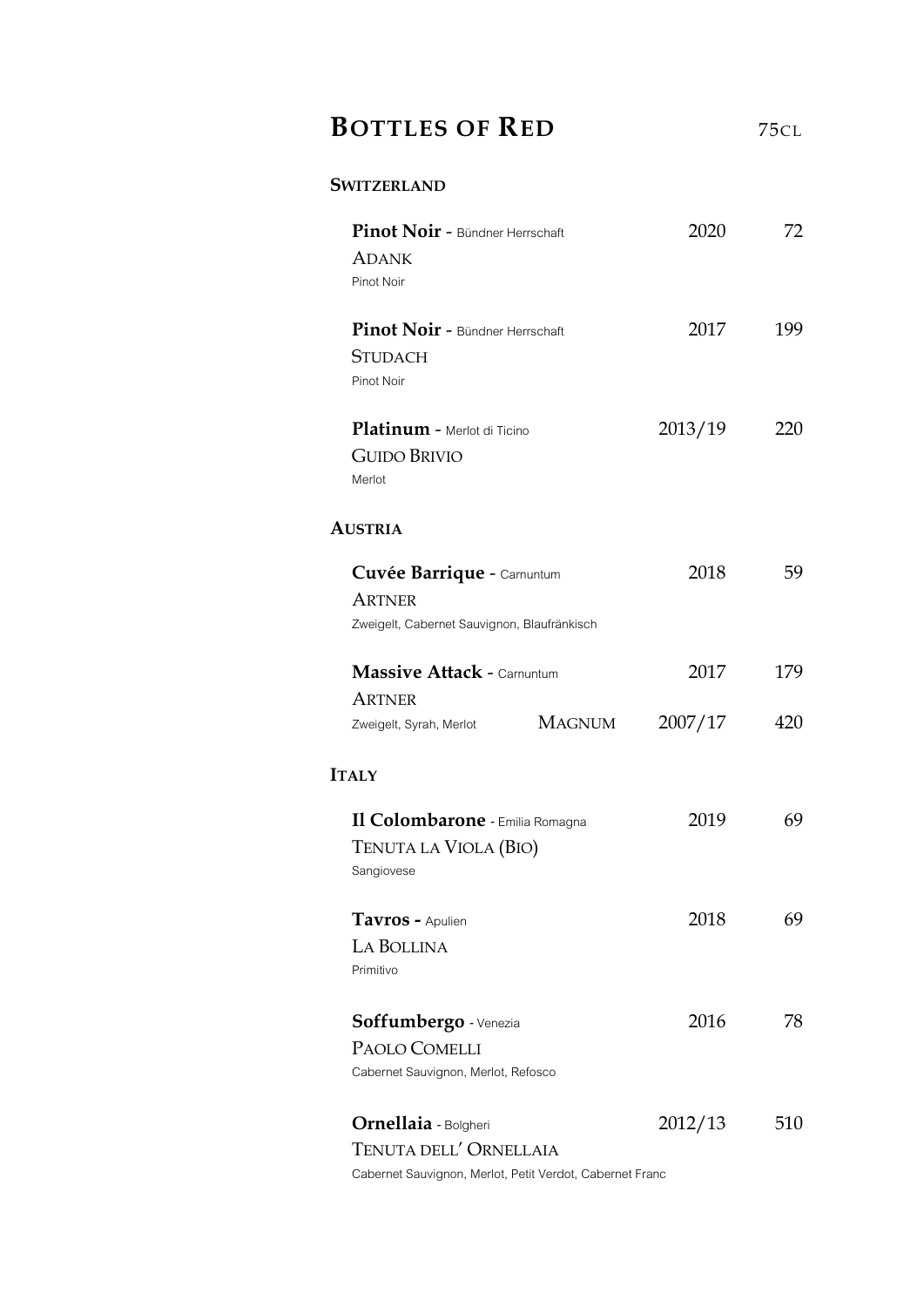| <b>Nugnes Caleno Riserva - Campana</b>                   | 2015    | 89   |
|----------------------------------------------------------|---------|------|
| <b>ANTONIO NUGNES</b>                                    |         |      |
| Aglianico, Piedirosso                                    |         |      |
| Amarone della Valpolicella - Veneto                      | 2018    | 96   |
| <b>LUCIANO ARDUINI</b>                                   |         |      |
| <b>MAGNUM</b><br>Corvina, Rondinella, Molinara           | 2016    | 195  |
| <b>Barolo La Ginestra-Piemonte</b>                       | 2016    | 190  |
| PAOLO CONTERNO                                           |         |      |
| Nebbiolo                                                 |         |      |
| La Gerla - Brunello di Montalcino                        | 2015    | 169  |
| <b>SERGIO ROSSI</b>                                      |         |      |
| <b>Brunello</b>                                          |         |      |
|                                                          |         |      |
| <b>FRANCE</b>                                            |         |      |
| La Mascaronne Rouge - Provence                           | 2018    | 79   |
| CHÂTEAU LA MASCARONNE                                    |         |      |
| Syrah, Cabernet Sauvignon                                |         |      |
| La Fleur de Boüard - Lalande de Pomerol                  | 2019    | 159  |
| Château la Fleur de Boüard                               |         |      |
| Merlot, Cabernet Franc, Cabernet Sauvignon               |         |      |
| Lynch-Bages - Pauillac                                   | 2010/11 | 470  |
| <b>CHÂTEAU LYNCH BAGES</b>                               |         |      |
| Cabernet Sauvignon, Merlot, Petit Verdot                 |         |      |
|                                                          |         |      |
| Château Mouton Rothschild - Pauillac 2012/14             |         | 1250 |
| <b>CHÂTEAU MOUTON ROTHSCHILD</b>                         |         |      |
| Cabernet Sauvignon, Cabernet Franc, Merlot, Petit Verdot |         |      |
| Château Lafite Rothschild - Pauillac                     | 2005    | 2300 |
| CHÂTEAU LAFITE ROTHSCHILD                                |         |      |
| Cabernet Sauvignon, Cabernet Franc, Merlot, Petit Verdot |         |      |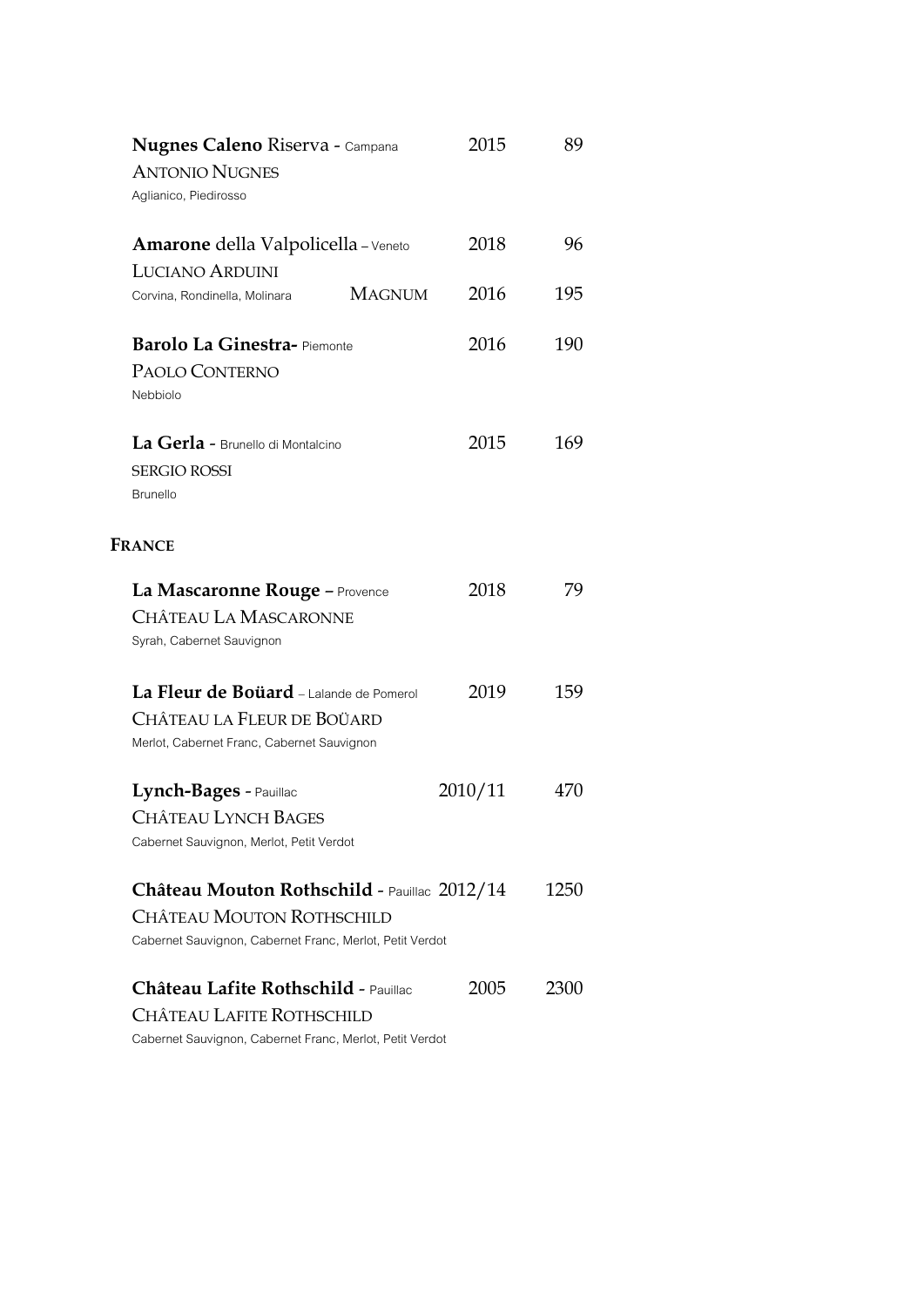| <b>SPAIN</b>                |                                                 |      | 75cl |
|-----------------------------|-------------------------------------------------|------|------|
| Cepas Viejas - Bierzo       |                                                 | 2017 | 59   |
| <b>DOMINIO DE TARES</b>     |                                                 |      |      |
| Mencia                      |                                                 |      |      |
| Capote - Ribera del Duero   |                                                 | 2018 | 84   |
| <b>BOSQUE DE MATASNOS</b>   |                                                 |      |      |
| Tempranillo                 |                                                 |      |      |
| <b>Ophiusa</b> - Formentera |                                                 | 2017 | 79   |
| <b>CAP DE BARBARIA</b>      |                                                 |      |      |
|                             | Cabernet Sauvignon, Merlot, Monastrell, Fogoneu |      |      |
|                             | Etiqueta blanca - Ribera del Duero              | 2019 | 99   |
| <b>BOSQUE DE MATASNOS</b>   |                                                 |      |      |
| Tempranillo                 | <b>MAGNUM</b>                                   | 2019 | 229  |
|                             | <b>DOPPELMAGNUM</b>                             | 2019 | 450  |
|                             | Etiqueta negra - Ribera del Duero               | 2018 | 170  |
| <b>BOSQUE DE MATASNOS</b>   |                                                 |      |      |
| Tempranillo                 | <b>MAGNUM</b>                                   | 2018 | 370  |
|                             |                                                 |      |      |
| Pedrabona - Priorat         |                                                 | 2018 | 89   |
|                             | <b>JOSEP GRAU VITICULTOR</b>                    |      |      |
| Carignan, Garnacha          |                                                 |      |      |
|                             |                                                 |      |      |
|                             | Finca de Ganuza Reserva - Rioja                 | 2013 | 89   |
|                             | BODEGAS REMIREZ DE GANUZA                       |      |      |
| Tempranillo, Graciano       |                                                 |      |      |
|                             | Remirez de Ganuza Reserva - Rioja               | 2012 | 139  |
|                             | BODEGAS REMIREZ DE GANUZA                       |      |      |
| Tempranillo, Graciano       |                                                 |      |      |
|                             |                                                 |      |      |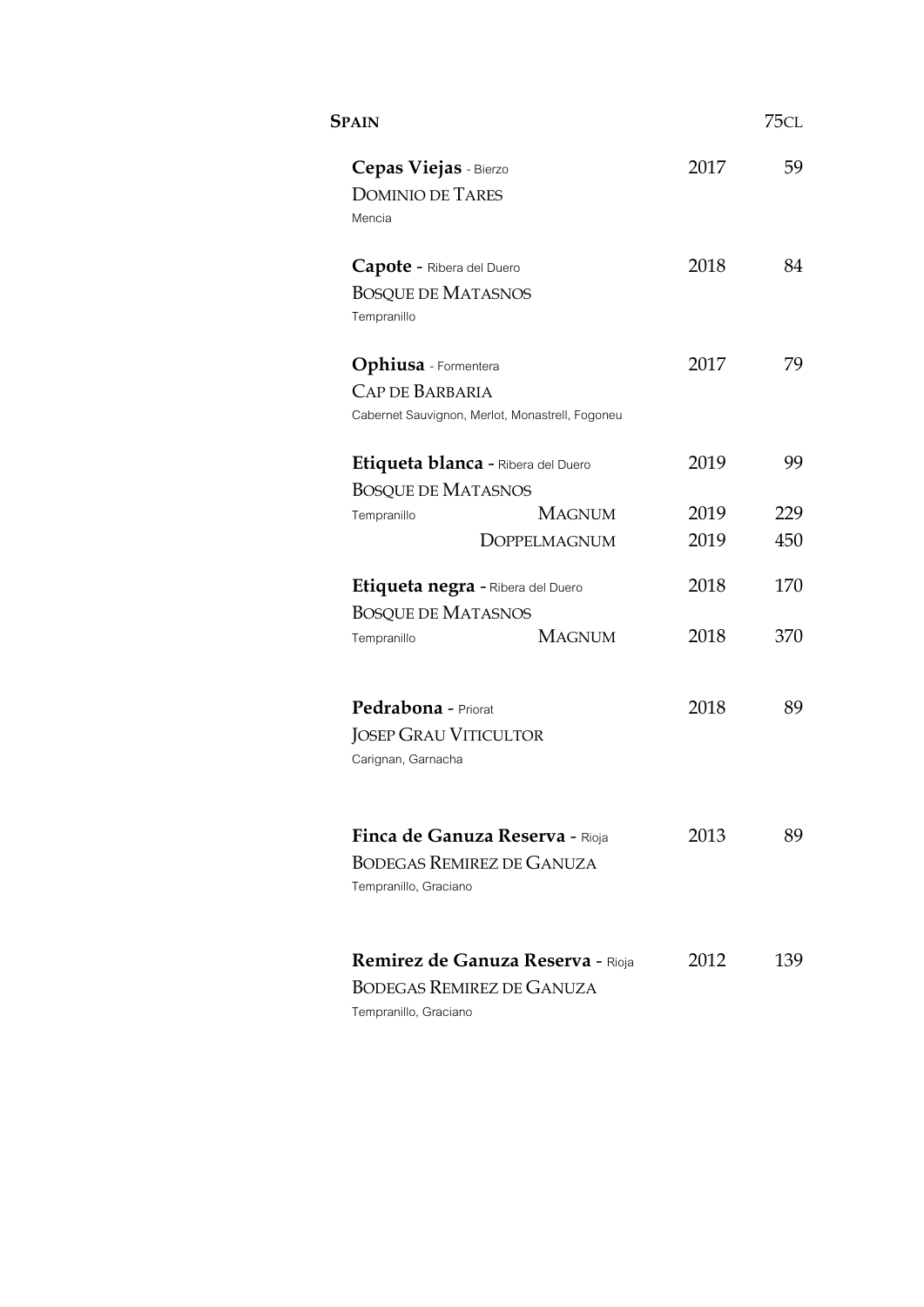| Hacienda Monasterio - Ribera del Duero<br>BODEGA HACIENDA MONASTERIO<br>Tempranillo, Cabernet Sauvignon, Merlot | 2018 | 99   |
|-----------------------------------------------------------------------------------------------------------------|------|------|
| <b>MAGNUM</b>                                                                                                   | 2018 | 240  |
| Valbuena - Ribera del Duero<br><b>VEGA SICILIA</b><br>Merlot, Malbec, Tinto Fino                                | 2017 | 340  |
| <b>Unico Reserva - Ribera del Duero</b><br><b>VEGA SICILIA</b><br>Tinto Fino, Cabernet Sauvignon                | 2011 | 650  |
| Flor de Pingus - Ribera del Duero<br><b>DOMINIO DE PINGUS</b><br>Tinto Fino                                     | 2012 | 360  |
| <b>Pingus - Ribera del Duero</b><br><b>DOMINIO DE PINGUS</b><br>Tinto Fino                                      | 2012 | 1250 |
| <b>PORTUGAL</b>                                                                                                 |      | 75CL |
| Azamor Tinto - Alentejo<br><b>AZAMOR WINES</b><br>Varias                                                        | 2019 | 59   |
| Touriga Nacional - Douro<br>QUINTA DE SAN JOSÉ<br>Touriga Nacional                                              | 2018 | 89   |
| <b>USA</b>                                                                                                      |      |      |
| Hundred Acre - Napa Vallay<br><b>ARK VINEYARD</b><br>Cabernet Sauvignon                                         | 2012 | 999  |